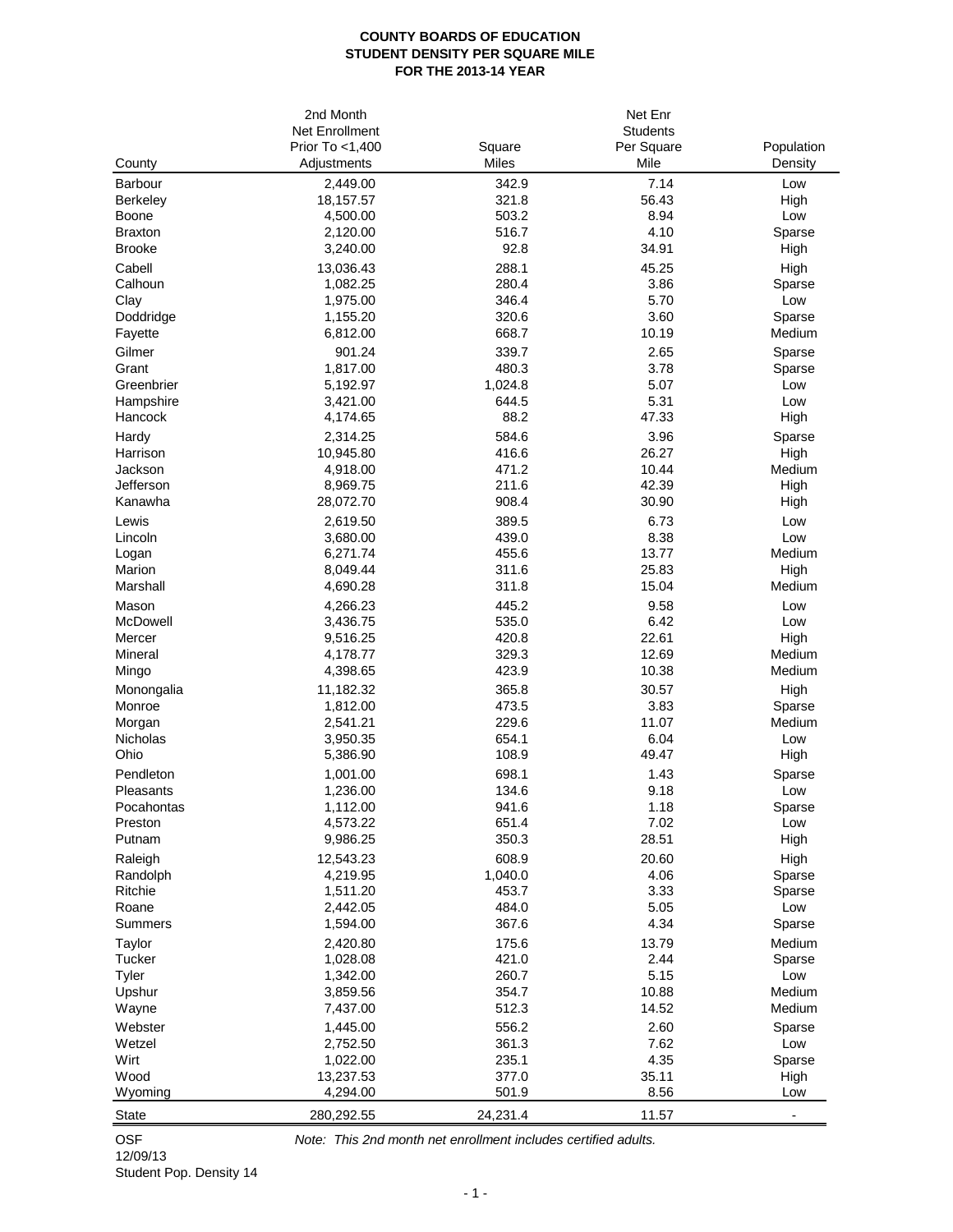## **COUNTY BOARDS OF EDUCATION STUDENT DENSITY PER SQUARE MILE ARRANGED IN ASCENDING ORDER FOR THE 2013-14 YEAR**

|            |                                           | 2nd Month       | Net Enr  |                 |                          |  |
|------------|-------------------------------------------|-----------------|----------|-----------------|--------------------------|--|
|            |                                           | Net Enrollment  |          | <b>Students</b> |                          |  |
|            |                                           | Prior To <1,400 | Square   | Per Square      | Population               |  |
| Ct.        | County                                    | Adjustments     | Miles    | Mile            | Density                  |  |
|            | <b>Sparse Student Population Density:</b> |                 |          |                 |                          |  |
| 1.         | Pocahontas                                | 1,112.00        | 941.6    | 1.18            | Sparse                   |  |
| 2.         | Pendleton                                 | 1,001.00        | 698.1    | 1.43            | Sparse                   |  |
| 3.         | Tucker                                    | 1,028.08        | 421.0    | 2.44            | Sparse                   |  |
| 4.         | Webster                                   | 1,445.00        | 556.2    | 2.60            | Sparse                   |  |
| 5.         | Gilmer                                    | 901.24          | 339.7    | 2.65            | Sparse                   |  |
| 6.         | Ritchie                                   | 1,511.20        | 453.7    | 3.33            | Sparse                   |  |
| 7.         | Doddridge                                 | 1,155.20        | 320.6    | 3.60            | Sparse                   |  |
| 8.         | Grant                                     | 1,817.00        | 480.3    | 3.78            | Sparse                   |  |
| 9.         | Monroe                                    | 1,812.00        | 473.5    | 3.83            | Sparse                   |  |
| 10.        | Calhoun                                   | 1,082.25        | 280.4    | 3.86            | Sparse                   |  |
|            |                                           |                 |          | 3.96            |                          |  |
| 11.        | Hardy                                     | 2,314.25        | 584.6    |                 | Sparse                   |  |
| 12.        | Randolph                                  | 4,219.95        | 1,040.0  | 4.06            | Sparse                   |  |
| 13.<br>14. | <b>Braxton</b>                            | 2,120.00        | 516.7    | 4.10<br>4.34    | Sparse                   |  |
|            | Summers                                   | 1,594.00        | 367.6    |                 | Sparse                   |  |
| 15.        | Wirt                                      | 1,022.00        | 235.1    | 4.35            | Sparse                   |  |
|            | <b>Low Student Population Density:</b>    |                 |          |                 |                          |  |
| 16.        | Roane                                     | 2,442.05        | 484.0    | 5.05            | Low                      |  |
| 17.        | Greenbrier                                | 5,192.97        | 1,024.8  | 5.07            | Low                      |  |
| 18.        | Tyler                                     | 1,342.00        | 260.7    | 5.15            | Low                      |  |
| 19.        | Hampshire                                 | 3,421.00        | 644.5    | 5.31            | Low                      |  |
| 20.        | Clay                                      | 1,975.00        | 346.4    | 5.70            | Low                      |  |
| 21.        | <b>Nicholas</b>                           | 3,950.35        | 654.1    | 6.04            | Low                      |  |
| 22.        | McDowell                                  | 3,436.75        | 535.0    | 6.42            | Low                      |  |
| 23.        | Lewis                                     | 2,619.50        | 389.5    | 6.73            | Low                      |  |
| 24.        | Preston                                   | 4,573.22        | 651.4    | 7.02            | Low                      |  |
| 25.        | Barbour                                   | 2,449.00        | 342.9    | 7.14            | Low                      |  |
| 26.        | Wetzel                                    | 2,752.50        | 361.3    | 7.62            | Low                      |  |
| 27.        | Lincoln                                   | 3,680.00        | 439.0    | 8.38            | Low                      |  |
| 28.        | Wyoming                                   | 4,294.00        | 501.9    | 8.56            | Low                      |  |
| 29.        | Boone                                     | 4,500.00        | 503.2    | 8.94            | Low                      |  |
| 30.        | Pleasants                                 | 1,236.00        | 134.6    | 9.18            | Low                      |  |
| 31.        | Mason                                     | 4,266.23        | 445.2    | 9.58            | Low                      |  |
|            | <b>Medium Student Population Density:</b> |                 |          |                 |                          |  |
| 32.        | Fayette                                   | 6,812.00        | 668.7    | 10.19           | Medium                   |  |
| 33.        | Mingo                                     | 4,398.65        | 423.9    | 10.38           | Medium                   |  |
| 34.        | Jackson                                   | 4,918.00        | 471.2    | 10.44           | Medium                   |  |
| 35.        | Upshur                                    | 3,859.56        | 354.7    | 10.88           | Medium                   |  |
| 36.        | Morgan                                    | 2,541.21        | 229.6    | 11.07           | Medium                   |  |
| 37.        | Mineral                                   | 4,178.77        | 329.3    | 12.69           | Medium                   |  |
| 38.        | Logan                                     | 6,271.74        | 455.6    | 13.77           | Medium                   |  |
| 39.        | Taylor                                    | 2,420.80        | 175.6    | 13.79           | Medium                   |  |
| 40.        | Wayne                                     | 7,437.00        | 512.3    | 14.52           | Medium                   |  |
| 41.        | Marshall                                  | 4,690.28        | 311.8    | 15.04           | Medium                   |  |
|            | <b>High Student Population Density:</b>   |                 |          |                 |                          |  |
| 42.        | Raleigh                                   | 12,543.23       | 608.9    | 20.60           | High                     |  |
| 43.        | Mercer                                    | 9,516.25        | 420.8    | 22.61           | High                     |  |
| 44.        | Marion                                    | 8,049.44        | 311.6    | 25.83           | High                     |  |
| 45.        | Harrison                                  | 10,945.80       | 416.6    | 26.27           | High                     |  |
|            |                                           |                 |          |                 |                          |  |
| 46.        | Putnam                                    | 9,986.25        | 350.3    | 28.51           | High                     |  |
| 47.        | Monongalia                                | 11,182.32       | 365.8    | 30.57           | High                     |  |
| 48.        | Kanawha                                   | 28,072.70       | 908.4    | 30.90           | High                     |  |
| 49.        | <b>Brooke</b>                             | 3,240.00        | 92.8     | 34.91           | High                     |  |
| 50.        | Wood                                      | 13,237.53       | 377.0    | 35.11           | High                     |  |
| 51.        | Jefferson                                 | 8,969.75        | 211.6    | 42.39           | High                     |  |
| 52.        | Cabell                                    | 13,036.43       | 288.1    | 45.25           | High                     |  |
| 53.        | Hancock                                   | 4,174.65        | 88.2     | 47.33           | High                     |  |
| 54.        | Ohio                                      | 5,386.90        | 108.9    | 49.47           | High                     |  |
| 55.        | <b>Berkeley</b>                           | 18,157.57       | 321.8    | 56.43           | High                     |  |
|            | State                                     | 281,038.73      | 24231.40 | 11.60           | $\overline{\phantom{a}}$ |  |

OSF Student Pop. Density 14 12/09/13